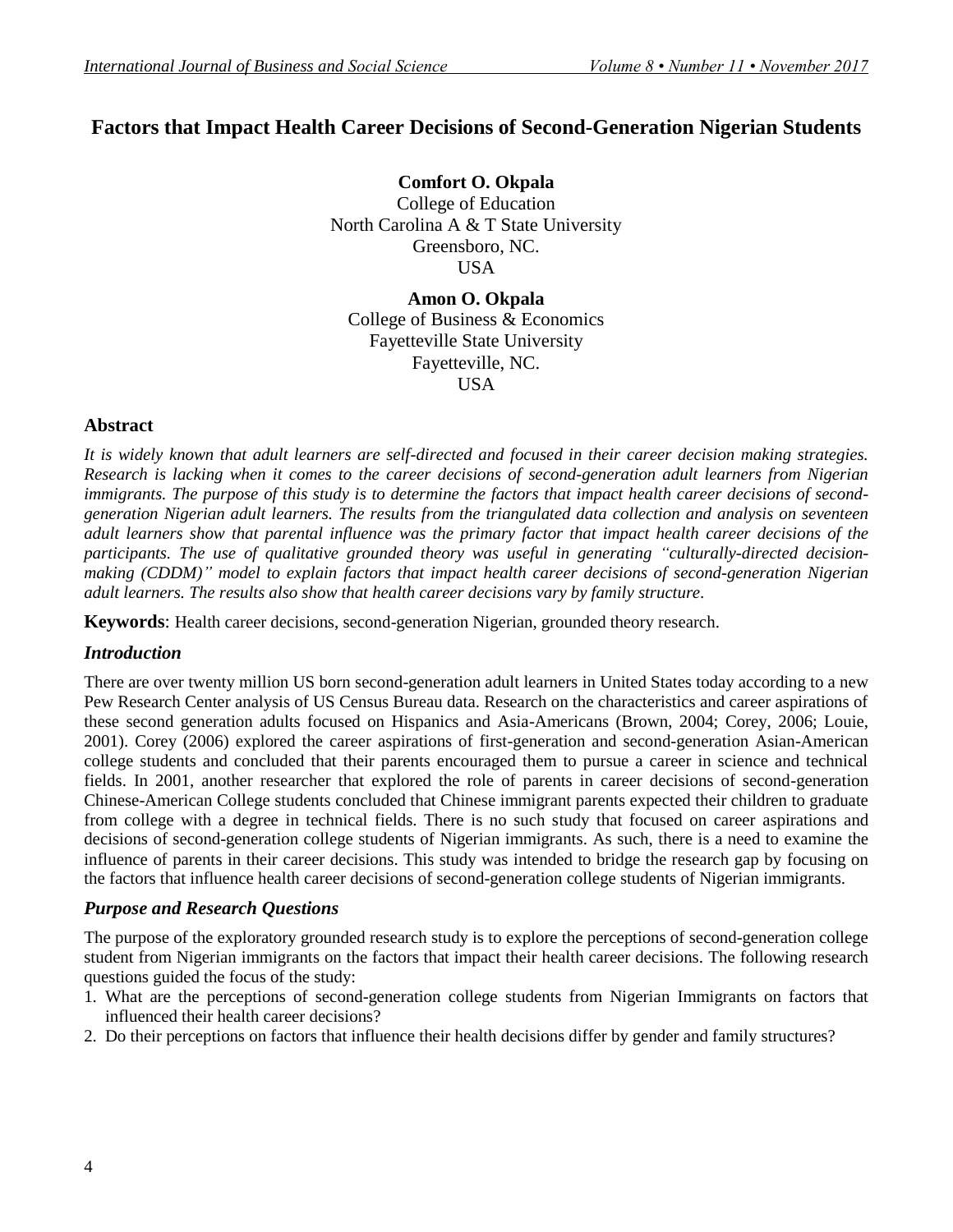### *Theoretical Framework*

Career decisions, especially in health related fields are a family decision among second generation Nigerian students. Overall, the objective of an average Nigerian family is to mentor and guide their children into health related career in order to maximize their expected employment potentials and minimize any possible labor market bias. As such, career choice, especially in technical and health related fields do have many components. They include home leadership/ guidance, cultural attachment, and parental education Career decision can be modeled as:

 $H = f(CA, HL, PE);$ 

Where; H is the health career choice; CA is cultural attachment which includes the role of nuclear and extended family; HL is home leadership; and PE is parental education

Career decisions and processes are complex phenomenon that can be addressed through multiple lenses. This study is grounded in systems theory framework (STF) of career development (Watson & McMahon, 2005) and strategic decision-making model (SDM). The systems theory framework (STF) is a process that is connected with influences that consist of individual's system at the core of the decision making as well as other social systems such as family and broader environmental social systems (Whiston & Keller, 2004). The theory aligns with the motivational systems of career decisions and developments (Kniventon, 2004). It is important to understand the factors that influence health career decisions of second-generation college students from Nigerian immigrants since there are no such studies. In STF, the individual system is characterized by intrapersonal influences like personality, ability, and motivation. The family system is characterized by parents, which include the nuclear and extended families. The social and environmental system is characterized by the community groups and cultural organizational memberships as well as peers from different social groups which help to shape the identity and decision making schema of the individual. This framework is appropriate for this study.

Strategic decision-making model (SDM) is also appropriate for this study as career decision is categorized as a strategic decision (Dean & Sharfman, 1996). According to the authors, the assumption in this model is that the relationship between strategic decision-making processes and its effectiveness is that choices are related to outcomes. Hilt and Tyler (1991) concluded that external forces influence SDM effectiveness and outcomes. The SDM is rooted in the economic theory of rationality and choice. It postulates that human beings are rational as they make decisions by choosing the best alternative to maximize utility. The issue of rationality is also deeply rooted in group decision making process. Research has shown that group decision-making influences positive and successful outcomes (Guzzo, 1988; Hackman, 1991).

It is important to note that whether one focuses on medicine, dentistry, pharmacy, public health, veterinary medicine, etc.—the number of Blacks, Hispanic, and Native Americans earning health professional degrees is not reflective of the United States population(Mitchell & Lassiter, 2006; Noonan & Evans, 2003).But, a recent research by Pew Research Foundation (2010) concluded that more than a third of Black students in US medical schools and colleges represent second-generation students from Africa and Caribbean.

### *Methodology*

### **Research Design**

In this qualitative research study, grounded theory approach was utilized to explore the perceptions of secondgeneration college students from Nigerian immigrants on factors that impact their health career decisions. The researchers utilized the Strauss an grounded theory design to guide the collection and coding of data to generate theory of career decision. The grounded theory is a qualitative research approach in which theory emerges from, and is grounded in data (Glaser & Straus, 1967). The key elements of this type of qualitative approach according to the authors include (a) the systematic collection of data, (b) the constant comparative method of data analysis, and (c) the generation of theory. According to Charmaz (2006), this strategy of inquiry involves collecting and analyzing data to generate a theory. The grounded theory approach is well suited for this research study on the perceptions of college students on factors that impact their health career decisions.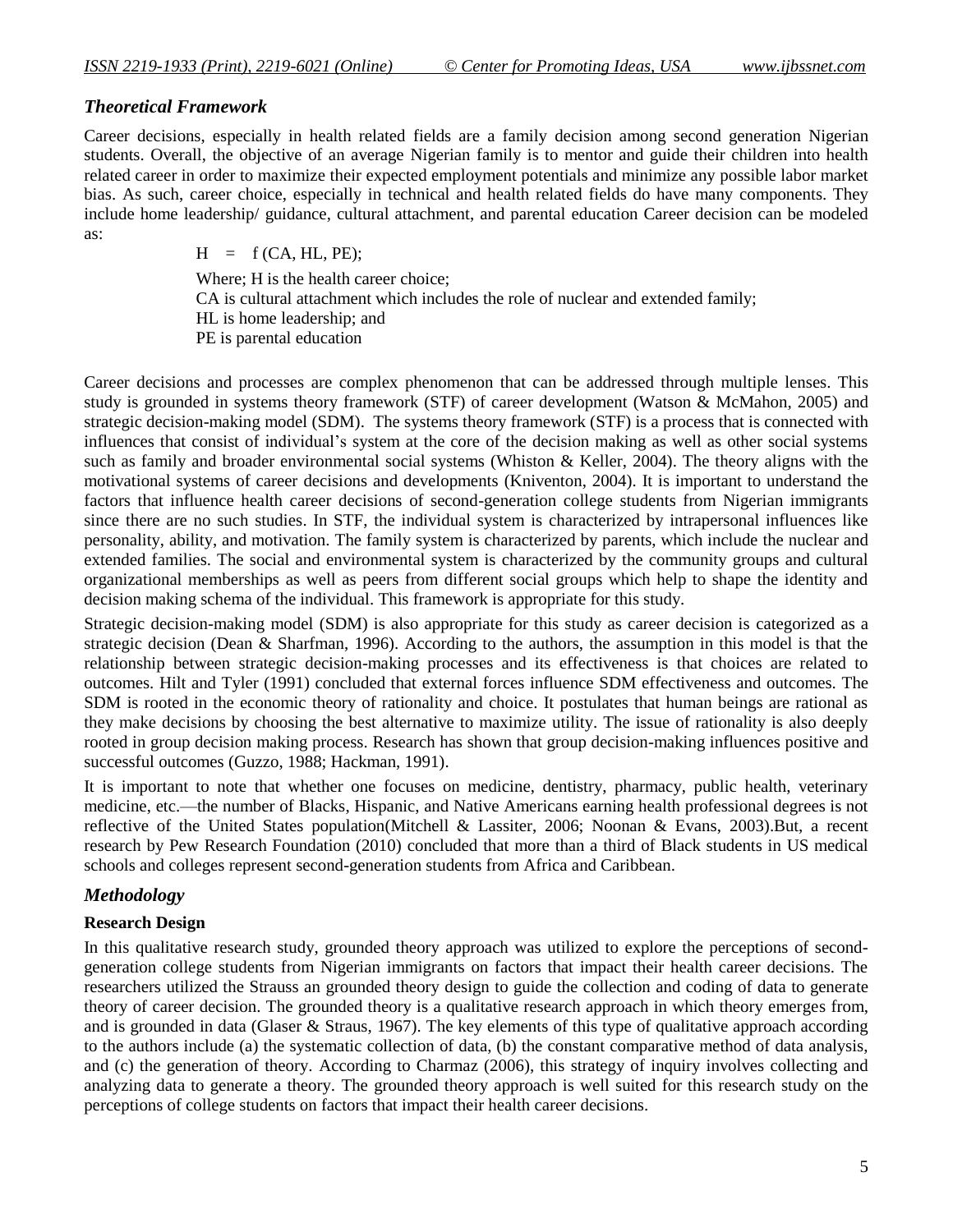# *Theoretical Sampling*

Glaser and Strauss (1967) advocated for the use of "theoretical sampling" in grounded theory research (p.45). Theoretical sampling is a process of deciding what data to collect as data collection, coding, and analysis are occurring jointly. This means that data coding and analysis occur during data collection until data is saturated. The participants for this study were purposefully selected using criterion sampling to ensure inclusion of students from different health careers. All the seventeen (17) participants met the inclusion criteria and they are all college students in medical, dental, and nursing programs. Their ages ranged from 22 to 28 years. Three of the participants are in dental school, three are pursuing a nursing degree, and the rest are in medical school. Six of the participants are males, representing 35% of the study group. The participants and their parents areall members of a cultural organization in their community and they voluntarily agreed to participate in individual interview and small group interview that lasted between 45minutes to an hour.

# *Data Collection*

Glaser and Strauss (1967) stressed the need for rigorous data collection strategy in qualitative research. Data collection strategy for this study included in-depth structured individual interviews as well as unstructured small groups interview using active interview strategy. According to Holstein and Gubrium (1995), active interview is an "interpretive practice" (P.16). The authors stressed that active interview is a collaborative conversation between the interviewer and the respondents as they engage in making meaning to the conversation at it occurs. This process demand respect from the interviewer. The researchers conducted a structured face-to-face or phone interview based on the respondents' desire that lasted for 45 minutes and small groups unstructured interview that lasted for an hour with a major question on their perceptions of factors that influenced their health career decision. Both interviews were tape-recorded with the permission of the participants. The participants were asked to select names to represent their identity for confidentiality purposes. Multiple interviews were conducted to reach data saturation.

## *Role of the Researchers*

In qualitative research, researchers are instruments of research. Corbin and Strauss (2008) advocated for researchers to be actively engaged with their research participants. The authors also stressed the value of reflexivity from researchers with similar culture with the participants. Although the researchers are not medical professionals, they are Nigerian immigrants who are educators in universities with interest in health career decisions of second-generation college students from Nigerian immigrants. The researchers were able to bracket their views to avoid allowing any preconceived theory to emerge. Journaling and member checking were utilized to ensure that the findings were reliable. The researchers also adhered to the ethical requirements of their Institutional Research Board (IRB) approval.

### *Data Analysis*

According to Bryant and Charmaz (2007), data analyses in grounded theory occur simultaneously as the data is being collected. So, as multiple interviews were conducted to achieve theoretical saturation of data, they were recorded, organized, and transcribed to explain the factors that influence career decisions of the participants. Data analysis followed the following process:

### *Constant Comparative Analysis*

Statements from respondents were analyzed and compared to statements from other respondents. Similarities and differences were identified in writing, memos, and coding while we constantly engaged in analyzing, comparing, and abstracting from the data.

# *Open Coding*

According to Corbin and Strauss (2008), open coding involves breaking the data into parts that includes words, phrases, and statements from the data. The authors emphasized that the role of the researchers is to look for terms used by the participants. Bryant and Charmaz (2007) stressed that memo writing is an important aspect of open coding. The researchers used memos to document key concepts and categories from the data.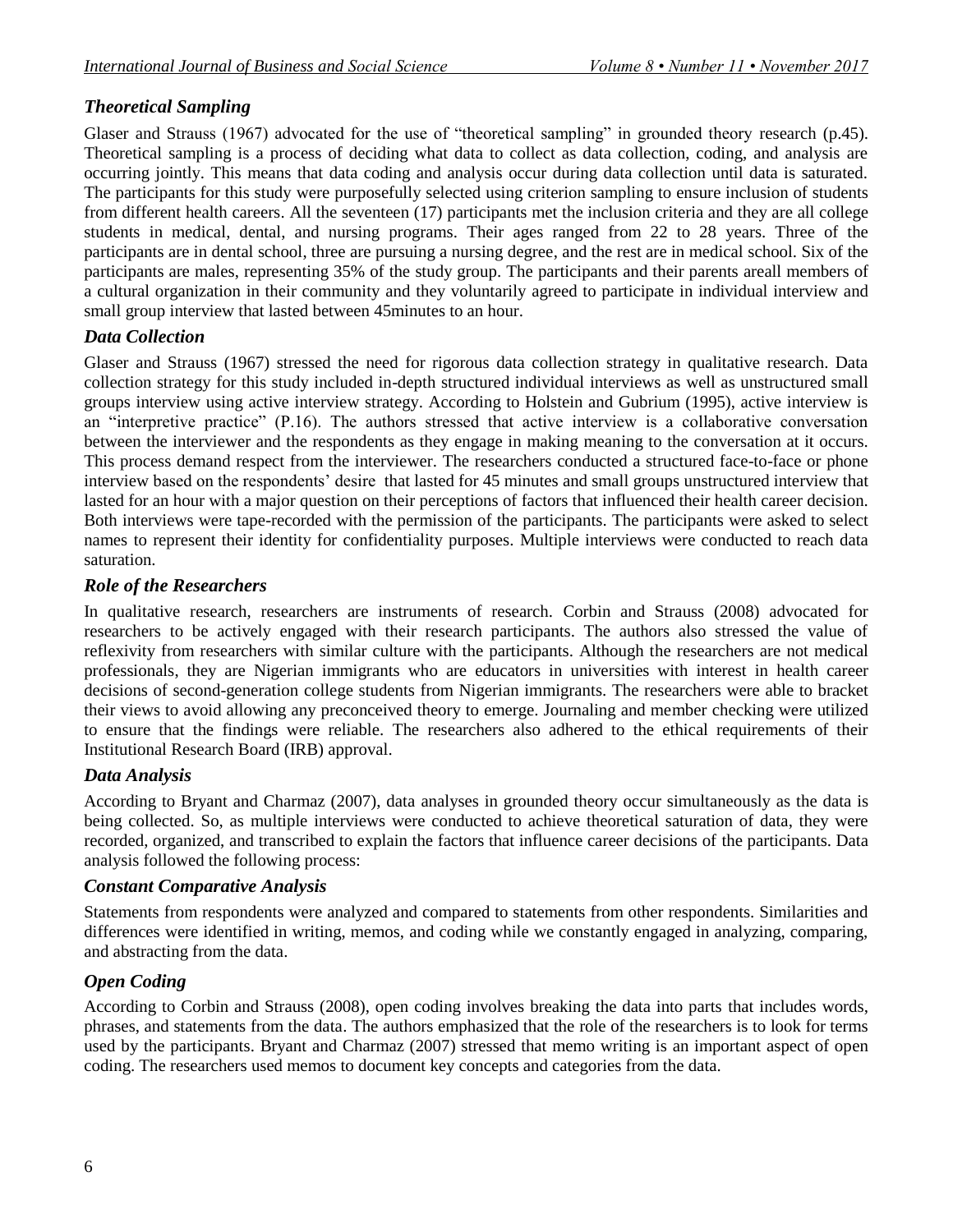### **Axial Coding**

Bryant and Charmaz (2007) stressed that axial coding is about the core category that emerged from the data. It is the most "theoretically saturated and relevant" (p.852) data that can lead to the generation of a theory. The researchers identified the core category which became our guide for further theoretical sampling and data collection towards theory generation in our selective coding.

### *Results*

In grounded research approach, it is critical to reach theoretical saturation (Creswell, 2014) which was achieved in this study when no new ideas emerged from the participants during the small group interview. Research has shown that adult learners are independent students who have the ability to direct their learning (Brookfield, 1993; Gross, 1994; Knowles, 1980; Merriam & Caffarella; Mezirow, 1981). That statement was contrary to the decision making strategies of the participants from this study. The results show that career decisions were made at home in a culturally-directed pattern that relied heavily on parental experiences and perceptions. It is apparent from the findings of this study that parental influence was the most important factor in the health career decisions of all the participants. These sentiments about culturally-directed decisions were echoed by all the participants during their individual interview as well as small group interview. As Chi-Chi, a female participant who is finishing second year in medical school commented,

"My parents wanted the best for us based on their experiences here and wanted us to do better than them and not to be exposed to the hardship of work discrimination based on their last names and accents. In my home just like in other Nigerian homes, you are not allowed to argue with your parents because it is not allowed culturally. You simply agree and hope for the best. I have grown to know that my parents will never change their cultural views and they are quick to say "this is our culture, ok." I have also grown to appreciate some of those cultural views based on their merits and if you ask me, medical field is the only career choice for my sisters and brother because it is the only field where you can minimize the impact of racism and discrimination and be able to enjoy the American dream (Chi-Chi, 2016)."

It is important to note that Chi-Chi's father is also a medical doctor with four children who are all pursuing health career fields. When asked to explain some cultural views that she appreciates, she quickly emphasized her parents' beliefs in hard work, dressing appropriately, and not engaging in risky behaviors like her peers in high school. She also stated that these cultural views shaped her into a stronger woman that is highly competitive in medical school. As one male participant stated that his decision was based on his observation of the lifestyles of health professionals in his community, coupled with the moral and financial support he received from his parents. He went on to emphasize that:

"My dad always stressed the importance of doing very well in science courses in high school and college to gain admission into a good medical school. He did not just stress this, but, supported his words with actions. He made sure that we followed the science career path through intensive advising and monetary rewards which actually motivated me. My dad and other member of my Nigerian community encouraged me to follow a medical path that will lead to a successful career just like all the Nigerian doctors in my community. I would not have made this important decision by myself. My high school and college counselors tried to dissuade me from majoring in biology, and I remember my dad advising me to go ahead and change my major from biology to public health in college. I listened, changed my major, was able to graduate in four years, and gained admission to a competitive medical school. One cannot make the decision alone, you need a community and your parents should be at the core of that community. I have friends in college that have spent years and still undecided and I always wondered why their parents were not intervening on their behalf. Colleges don't care if you spent six to seven years paying tuition trying to find yourself, so, I am not ashamed to say that my parents introduced me to medical field; I am the one in medical school now based on my ability and will be the one to reap the benefits at the end. What separates us from the others is nothing but the Nigerian culture of hard work and respect for parental decisions (Fola, 2016)."

Folais a fourth year student in a division one school in the State of the study and as he eloquently stated, there are about forty (40) Nigerian medical doctors in this one community plus many other health professionals. This community has a number of Nigerians in other fields like lawyers, teachers, social workers, higher educational administrators, but, the majorities of the Nigerian population in this community are medical doctors.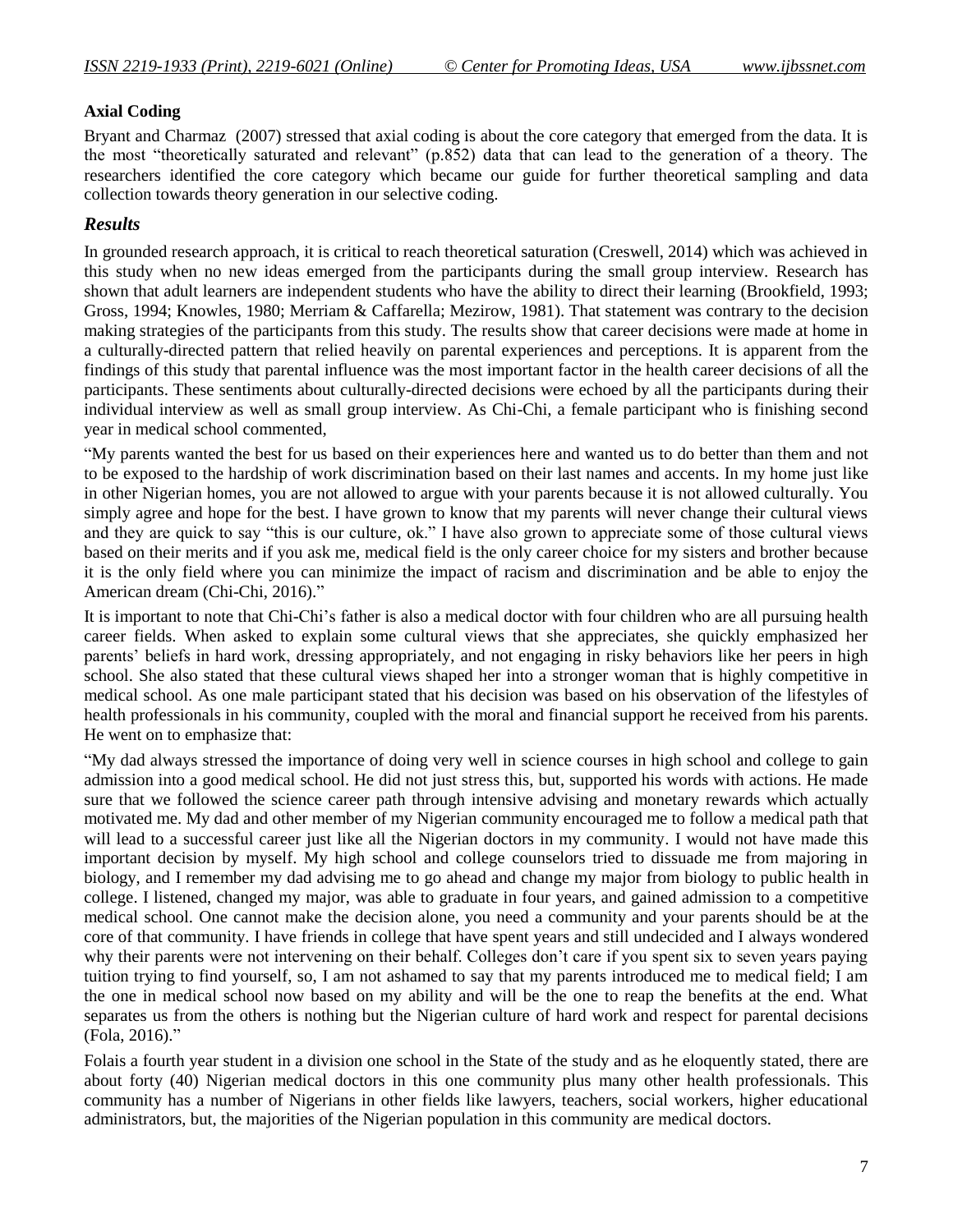Although the participants attributed their parents as the primary influence in their health career decisions, they also emphasized that their ability and motivation in the field contributed to their decision to continue in the health career path. As Nonso stated: "I can tell you that while most Nigerian parents want the best career for their children, my parents wanted me to be a medical doctor only. I was told that the only way that I can avoid discrimination against Black males in American as well as make significant contribution to the family and society is to become a doctor. I definitely agree with their view and I am glad that they really directed my career to the medical field. But, I can also state that I have worked very hard to meet their expectations and without my inner drive, persistent, and ability, I would not have been able to achieve what I call "their dream" which I know is also my dream to become a dentist. We have all grown to appreciate the Nigerian culture of persistence (Nonso, 2016)."

Nonso is a male student in dental school and his parents are both in the health career field. His father is a medical doctor and his mother is a nurse and he is the only child. There seem to be some variations in the responses of the participants based on their family structures. All the participants came from two-parent household. The participants from homes where both parents are professionals tend to have more financial support for study abroad, Science Olympiad participation, science organizational memberships, and leadership roles than participants in a family structure with one working parent. The participants from homes where both parents are in health fields have more opportunities shadowing professionals from the medical fields as Eno, a participant in a dental school echoed:

"I knew that I will be a dentist early in my life because my father's best friend is a dentist. I had the privilege of shadowing him every summer for a very long time that his patients got to know me as a junior dentist. I believe that my parents intentionally structured those visits without really saying it and I got their message. In most Nigerian homes, children simply follow the instructions and decisions of their parents as they have the best intention in mind. My parents wanted me to be the best forGod without going through what they went through. I am happy that I am where I am today and I know that I will not be where I am without their support. I like the high expectations that they set for me, and as such, there is no room at all for failing. I cannot fail in my quest to become a dentist (Eno, 2016)."

### *Conclusion, Implications, and Recommendations*

The purpose of this study was to examine the factors that impact career decisions of second-generation adult learners from Nigerian immigrant. Using a grounded theory qualitative approach, culturally-directed decisionmaking (CDDM) model emerged as the overarching theme to explain how second-generation Nigerian made health career decisions. The participants echoed the importance of Nigerian culture in their reliance on parental decisions for their health careers. The results show that parents played a significant influence in the health career decisions of their children. Individual abilities, interest, and drive also played some role in their decisions. The CDDM model illuminated the importance of culture in decision-making process of these second-generation adults from Nigerian immigrants. One can reasonably assume that independent adults are capable of directing their career decisions which is not the case from the findings in this study. Based on the results from this study, it is reasonable to assume that participants' parents are making significant contribution in filling the medical diversity as reported in studies.(Larson, 1995; Lopez & Andrews, 1987; Mitchell & Lassiter, 2006; Noonan & Evans, 2003; Whiston & Keller, 2004). The participants in the study reported that their cultural training and upbringing helped in building their persistence and dedication in college (Toven-Lindsey, Levis-Fitzgerald, Barber & Hassan, 2015).

The findings also show that the family influences were driven by the parental expectations of the future job market for their children. The parents want their children to live the American dream without significant job discrimination. The findings also show that health career decisions vary by family structures in terms of career profession of the parents. Families with college degrees and are engaged in professional careers, usually financially supported science extracurricular activities than others. Research has shown that students who engaged in these activities were more likely to be successful in majoring in STEM fields (Zacherman & Foubert, 2014). The use of grounded theory was appropriate in explaining the factors that influence the health career decisions of second-generation college students from Nigerian immigrants. The use of this approach is not an attempt to generate a widely applied theory but to generate an explanation of the phenomenon. Culturally-directed decisionmaking is a model that emerged from this study. It is the hope of the researchers that culturally-directed decisions should be embraced in African homes in the diaspora.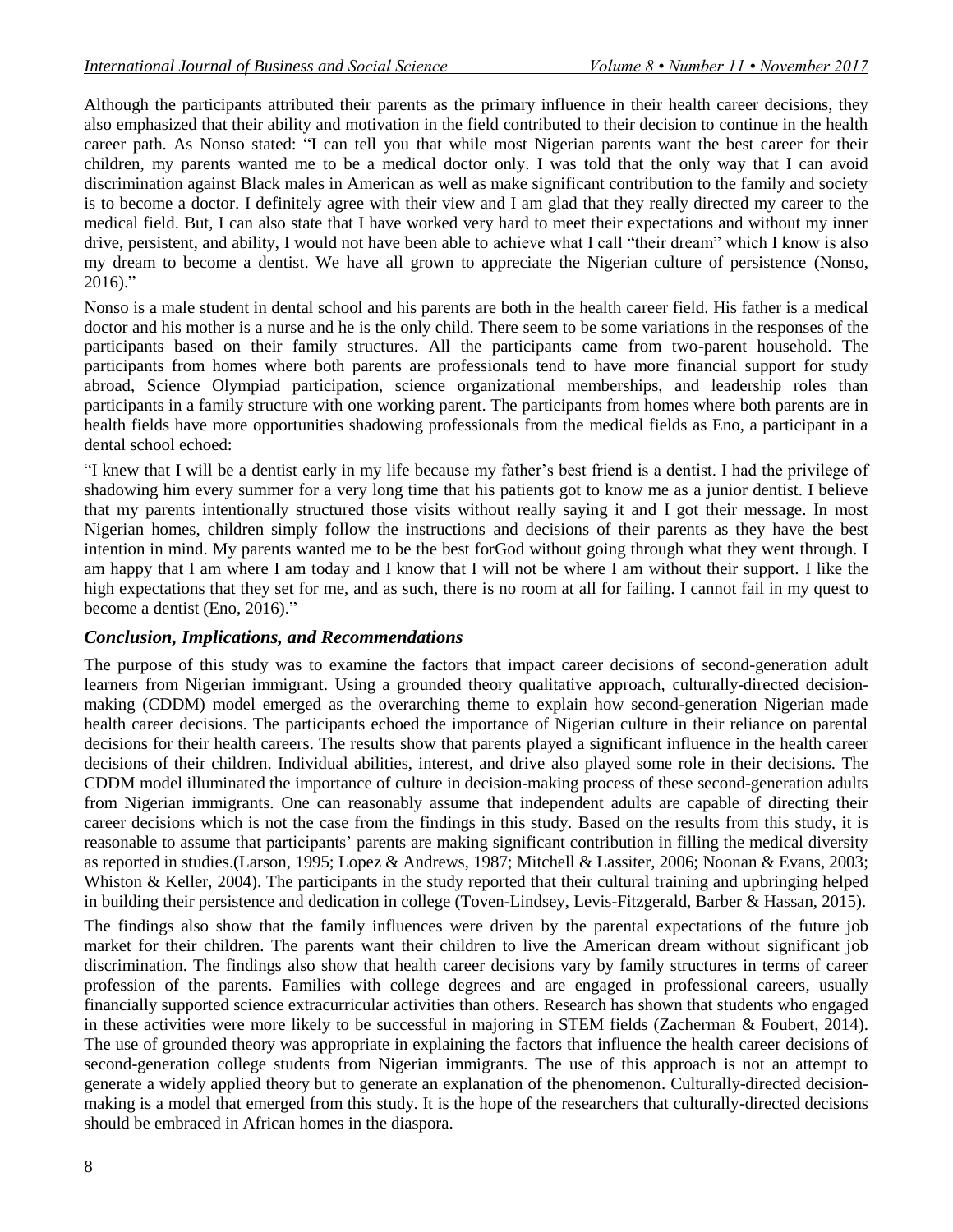It is known that many second-generation students from African immigrants face multiple identity challenges in terms of adapting to African national versus African-American versus mainstream orientation identities (Stebleton, 2007). But, it is clear that the participants in this study appreciate the Nigerian culture and attributes it to their health career decisions and college success. So, it is important to understand the multiple lenses and systems that influenced the health career decisions of second-generation college students from Nigerian immigrants. The findings from this study are consistent with research on second-generation Asian-Americans (Corey, 2006; Devos, 1983; Kim, 1993; Louie, 2001) that concluded that career decisions of second-generation Asian students were culturally based. The findings from this study add to literature on factors that influence health career decisions of second-generation Nigerian college students.

The results from this study have policy, practical, and leadership implications to education agencies especially those in adult career counseling and advising. The sample size for this study is limited to fifteen which is adequate for the current study, but, the researchers do recommend a larger sample pool for a quantitative analysis that will investigate factors that impact career decisions of second-generation Nigerians in American colleges and universities. This approach will yield a stronger data pool with reliable results.

### *References*

- Brookfield, S. (1993).Seld-directed learning, political clarity, and the critical practice of adult Education. *Adult Education Quarterly*, 43(4), 227-242.
- Byrd, K.L, & MacDonald, L. (2005). Defining college readiness from inside out: First-generation college student perspectives. Community College Review, 33(1), 22-37.
- Bryant, A., &Charmaz, K. (2007).*The handbook of grounded theory*. Los Angeles, CA: Sage.
- Cameron S. & Heckman, J. (2001).The dynamics of educational attainment for Black, Hispanic, and White males. *Journal of Political Economy,*109: 455-499.
- Charmaz, C. (2006). *Constructing grounded theory: A practical guide*. Thousand Oak, CA: Sage.
- Corbin, J. M., &Staruss, J. M. (2007).*Basics of qualitative rsearch: Techniques and procedures for developing grounded theory* (3rd ed.), Thousand Oaks, CA: Sage.
- Creswell, J. (2014). *Research design: Quantitative, qualitative and mixed-method approaches.* Thousand Oak, CA: SAGE.
- Dean, W. &Sharfman, M. (1996). Does, decision process matter: A study of strategic decision-making effectiveness. *Academy of Management Journal,* 39(2). 368-396.
- Devos, G. (1983). Achievement motivation and intra-family attitudes in immigrant Korean. *Journal of Psychoanalytic Anthropology*, 6(1), 25-71.
- Eisenhart, K. (19890. Making fast decisions in high-velocity environment. *Academy of Management 32, 543-577.*
- Glaser, B., & Strauss, A. L. (1967).*The discovery of grounded theory: Strategies for qualitative research*. Chicago: Aldine Publishing Company.
- Grow, G. (1994). In defense of staged self-directed learning model. *Adult Education Quarterly*42(2), 109-114.
- Hackman. J. (1991). *Groups that work (and those that don't).* San Francisco, CA: Josey-Bass.
- Hart, S. (1992). An integrative framework for strategic decision-making processes. *Academy of management Review,* 171, 327-351.
- Hilt, M., & Tyler, B. (1991). Strategic decision model: Integrating different perspective. *Strategic Management Journal,* 121, 427-451.
- Kim, E. (1993). Career choice among second-generation Korean-Americans: Reflections of a cultural model of success. *Anthropology and Education Quarterly, 24(3), 224-248*
- Kniventon, B.H.(2004). The influences and motivations of which students base their choice of career. *Research in Education*, 72, 47-57.
- Knowles, M. (1978).*The adult learner: A neglected species* (2nded.). New York: Gulf Publishing Company.
- Larson, J.H.(1995). The use of family systems theory to explain and treat career decision problems in early adolescence: A review. *The American Journal of Family Therapy*, 23(4), 328-337.
- Lincoln, Y. S. & Guba, E. G. (2013).*The constructivist credo* Walnut Creek, CA: Left Coat Press.
- Lopez, F.G., & Andrews, S. (1987). Career indecision: A family systems perspective. *Journal of Counseling and Development*, 65(6), 304-307.